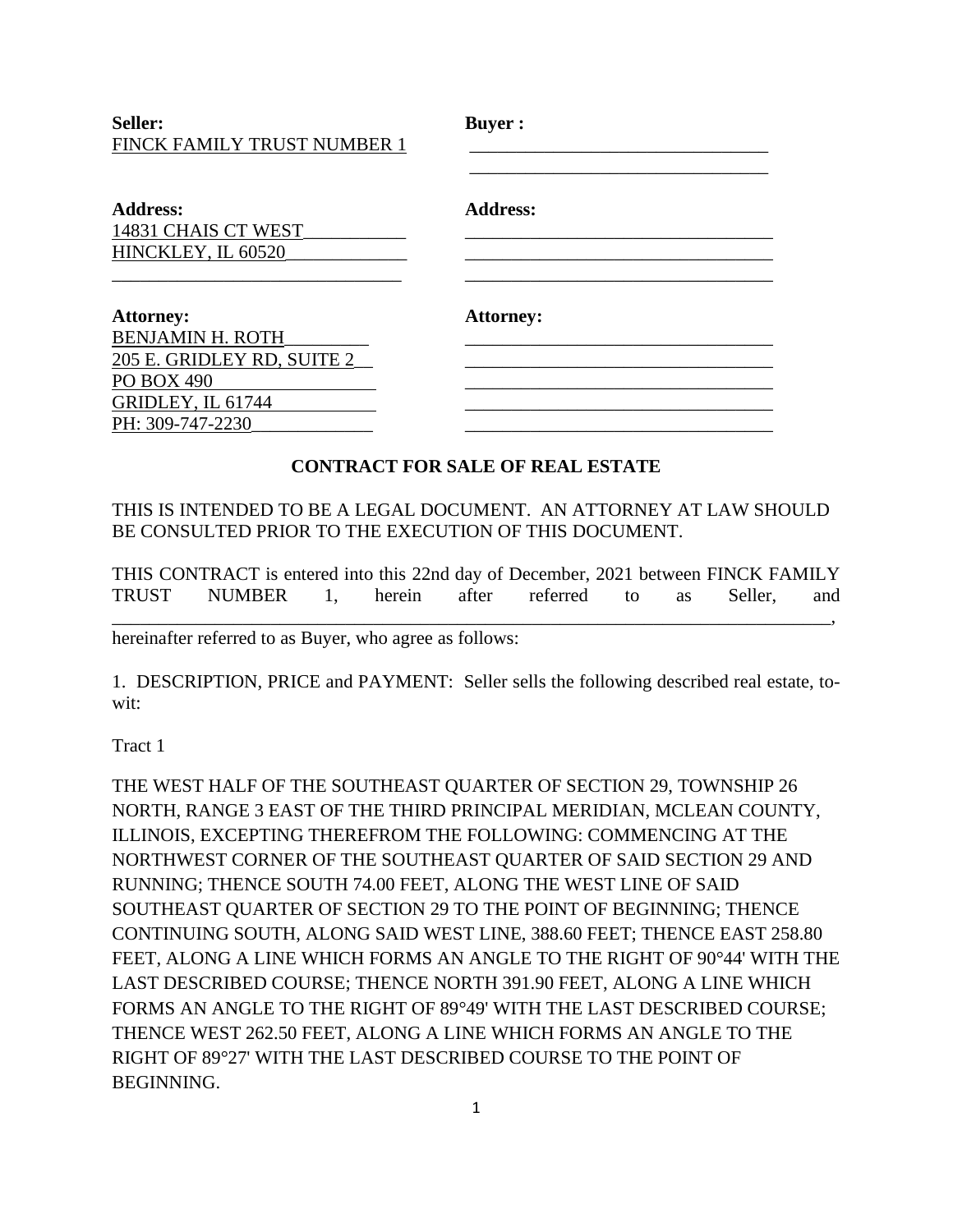Tract 2

# THE EAST HALF OF THE SOUTHEAST QUARTER OF SECTION 29, TOWNSHIP 26 NORTH, RANGE 3 EAST OF THE THIRD PRINCIPAL MERIDIAN, MCLEAN COUNTY, ILLINOIS.

#### PIN: 02-29-400-002 (part) and 02-29-400-004 (part)

to Buyer, who agrees to pay \$ \$ closing and the remainder by cashier's check, certified funds or the equivalent on or before the 31st day of January, 2022, and on receipt of deed.

2. EVIDENCE OF TITLE: Not less than 14 days prior to closing, Seller will furnish Buyer with written commitment from a title insurance company duly authorized to do business in Illinois, showing title to said premises subject only to matters to which this sale is subject by the terms hereof and to the customary exceptions contained in owner's policies issued by such company. If written commitment discloses defects in title other than matters to which this sale is subject by the terms hereof and the customary exceptions in such policies, then Seller shall have until date for delivery of deed to correct such defects. Owner's title policy, in amount of the purchase price for said premises, will be paid for by Seller and issued to Buyer after delivery of deed.

3. DEED AND POSSESSION: Seller will cause fee simple title to said real estate to be conveyed to Buyer, or to such party as Buyer may direct, by Warranty Deed (or Trustee's Deed or Executor's Deed, where applicable), and shall deliver possession to Buyer upon payment being made as herein provided, on or before the 31st day of January, 2022.

4. INSURANCE: This Contract is subject to the State of Illinois Uniform Vendor and Purchaser Risk Act (765 ILCS 65/1), which provides, in general, that Seller shall bear the risk of loss until transfer of possession or receipt of deed, whichever occurs first.

5. TAXES: Seller shall pay the 2021 real estate taxes, special assessments and drainage taxes due in 2022 by way of an allowance against the purchase price at closing based upon the latest tax information available. Buyer shall pay the 2022 real estate taxes, special assessments and drainage taxes due in 2023 and all such taxes thereafter. This provision shall survive closing and delivery of deeds. All transfer taxes shall be paid by Seller.

#### 6. ENCUMBRANCES:

A. Mortgage, if any, shall be satisfied out of purchase price and released when deed is delivered. Seller's obligation to obtain the mortgage release shall continue until the release is obtained and recorded.

B. Easements and building or use restrictions of record, and zoning and building ordinances, if any, shall not be considered as rendering title unmerchantable or unacceptable, provided same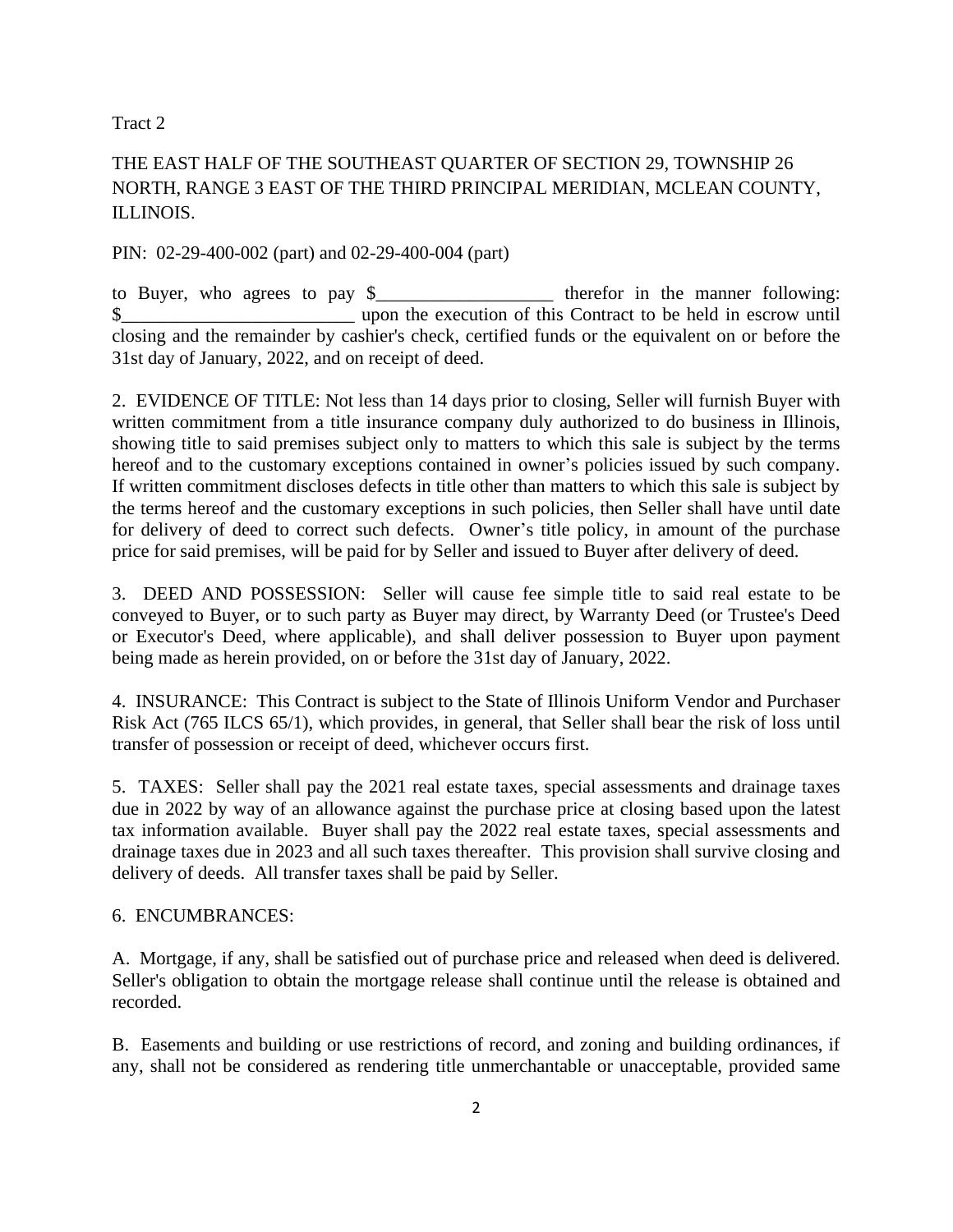are not violated by the existing improvements or the use thereof.

7. PERSONAL PROPERTY: The purchase price expressed above includes the following items, which pass to Buyer for no additional consideration: none

8. FINANCING: This Contract is not subject to Buyer obtaining financing.

9. SELLER'S DISCLOSURE: The parties acknowledge that this Contract is NOT subject to the Illinois Residential Real Property Disclosure Act (765 ILCS 77/1, et seq.).

10. SELLER'S WARRANTIES: Seller hereby provides the following warranties:

A. No work has been done upon, or materials furnished to, the premises which could give rise to a lien under the Illinois Mechanics' Lien Act;

#### 11. ADDITIONAL PROVISIONS:

A. Buyer shall assume any assumption or transfer fees incurred as a result of Buyer assuming, or taking subject to, Seller's existing mortgage, and both Seller and Buyer agree to comply with the requirements of the Real Estate Settlement Procedures Act;

B. Words importing the masculine gender include the feminine, words importing the singular number include the plural, and words importing the plural number include the singular;

C. The covenants and agreements herein contained shall extend to and be obligatory upon the heirs, executors, administrators, and assigns of the respective parties;

D. Time is of the essence of this Contract;

E. Seller is selling the entire property "AS IS" and makes no warranties, either express or implied, as to the condition or fitness of the subject premises or any part thereof. Buyer accepts the property "AS IS". This provision shall survive closing and deliver of deed.

F. Seller shall retain the landowner's 2021 cash rent and government payments.

G. Buyer shall receive the landowner's share of 2022 crops, cash rent and government payments.

H. Buyer shall remit \$7,682.51 at closing for the fall 2021 fertilizer on Tract #1 and \$1,203.60 for undepreciated limestone on Tract #2.

12. TAX-DEFERRED EXCHANGE: Buyer agrees to cooperate should Seller elect to sell the premises as part of a like-kind exchange under IRC Section 1031. Seller's contemplated exchange shall not impose upon Buyer any additional liability or financial obligation, and Seller agrees to hold Buyer harmless from any liability that might arise from such exchange. This Contract is not subject to or contingent upon Seller's ability to acquire suitable exchange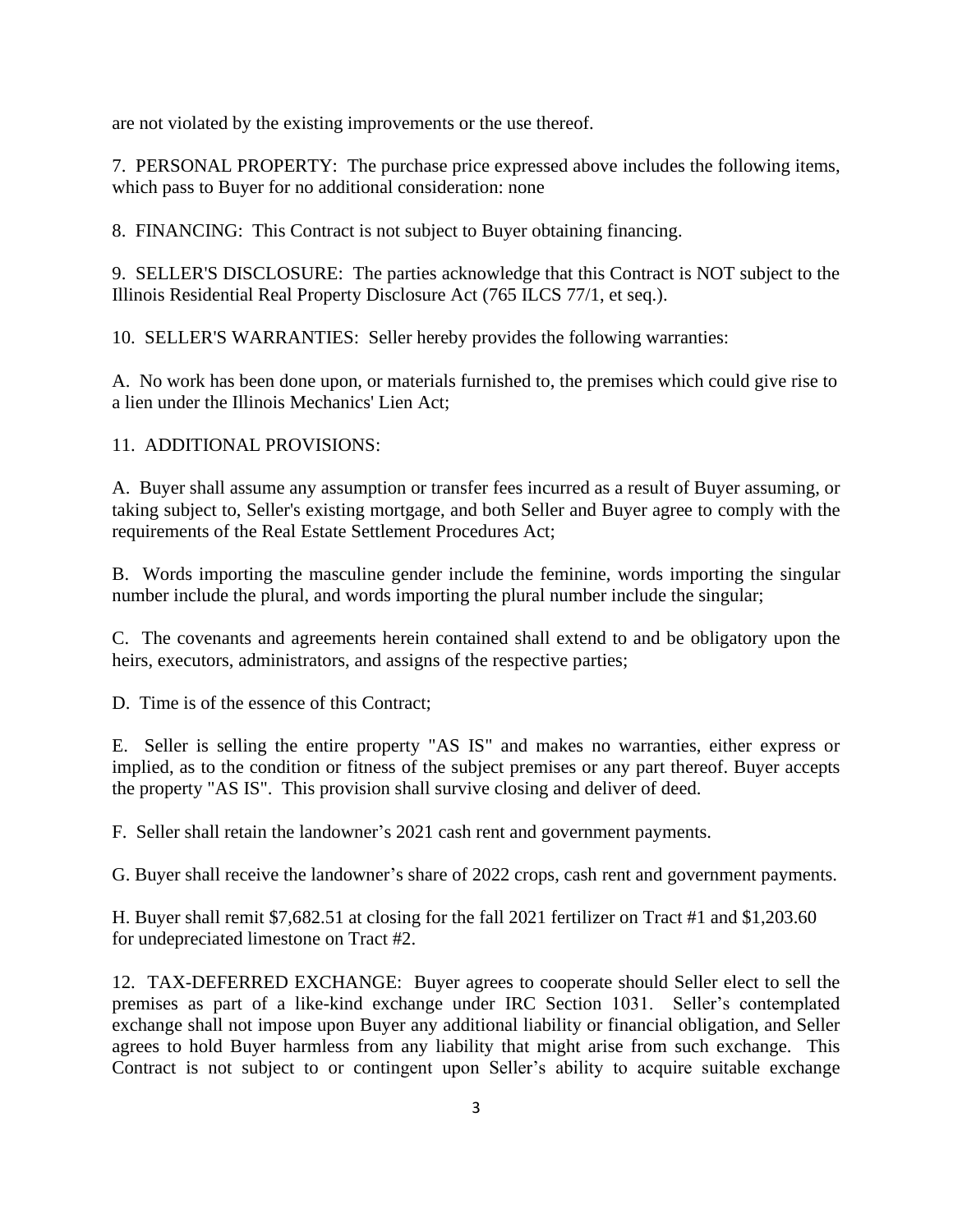property or effectuate an exchange. In the event any exchange contemplated by Seller should fail to occur, for whatever reason, the sale of the premises shall nonetheless be consummated as provided herein. Assignment of this Contract for any reason, including in relation to a like-kind exchange, shall not relieve Seller of the obligations undertaken hereunder.

13. ESCROWEE: The parties agree that First Mid Ag Services is hereby designated as Escrowee for the purposes of any escrow created or hereafter required in connection with this Contract. The Escrow conditions are as follows:

A. Escrowee shall hold in escrow the down payment pursuant to the terms of this Contract until closing and not release said funds except with the agreement of all parties, or an order entered by a court of competent jurisdiction;

B. Additional conditions:

14. NOTICES, ETC.: Title commitments, communications or notices with reference to this Contract shall be delivered by or to the parties or their respective attorneys as shown on the first page hereof.

15. PREPARATION AND APPROVAL: This Contract was prepared by Benjamin H. Roth, Seller's attorney, and approved by Buyer or Buyer's attorney.

16. SETTLEMENT: Closing shall be held at the office of Buyer's lending institution, or such place as the parties may agree.

17. ATTORNEY'S FEES AND EXPENSES: Should either Seller or Buyer be required to incur attorney's fees, costs, and/or other expenses (including expenses of litigation) as a result of the other party's failure to perform any obligation pursuant to the terms of this Contract, then the party so failing to perform shall be liable to the other party for any reasonable attorney's fees, costs, and expenses (including expenses of litigation) incurred by such other party. This provision shall survive closing and delivery of deeds.

18. LIQUIDATED DAMAGES: If Buyer defaults, Seller may elect to pursue any available remedy.

19. ENTIRE AGREEMENT: This Contract represents the entire agreement of the parties. Any prior written or oral agreements of the parties regarding the transaction which is the subject of this Contract merge with and are superseded by this Contract.

20. FORM OF AGREEMENT: This Contract is not identical with the form Contract for Sale of Real Estate adopted by the McLean County Bar November 2017.

THIS IS INTENDED TO BE A LEGAL DOCUMENT. AN ATTORNEY AT LAW SHOULD BE CONSULTED PRIOR TO THE EXECUTION OF THIS DOCUMENT.